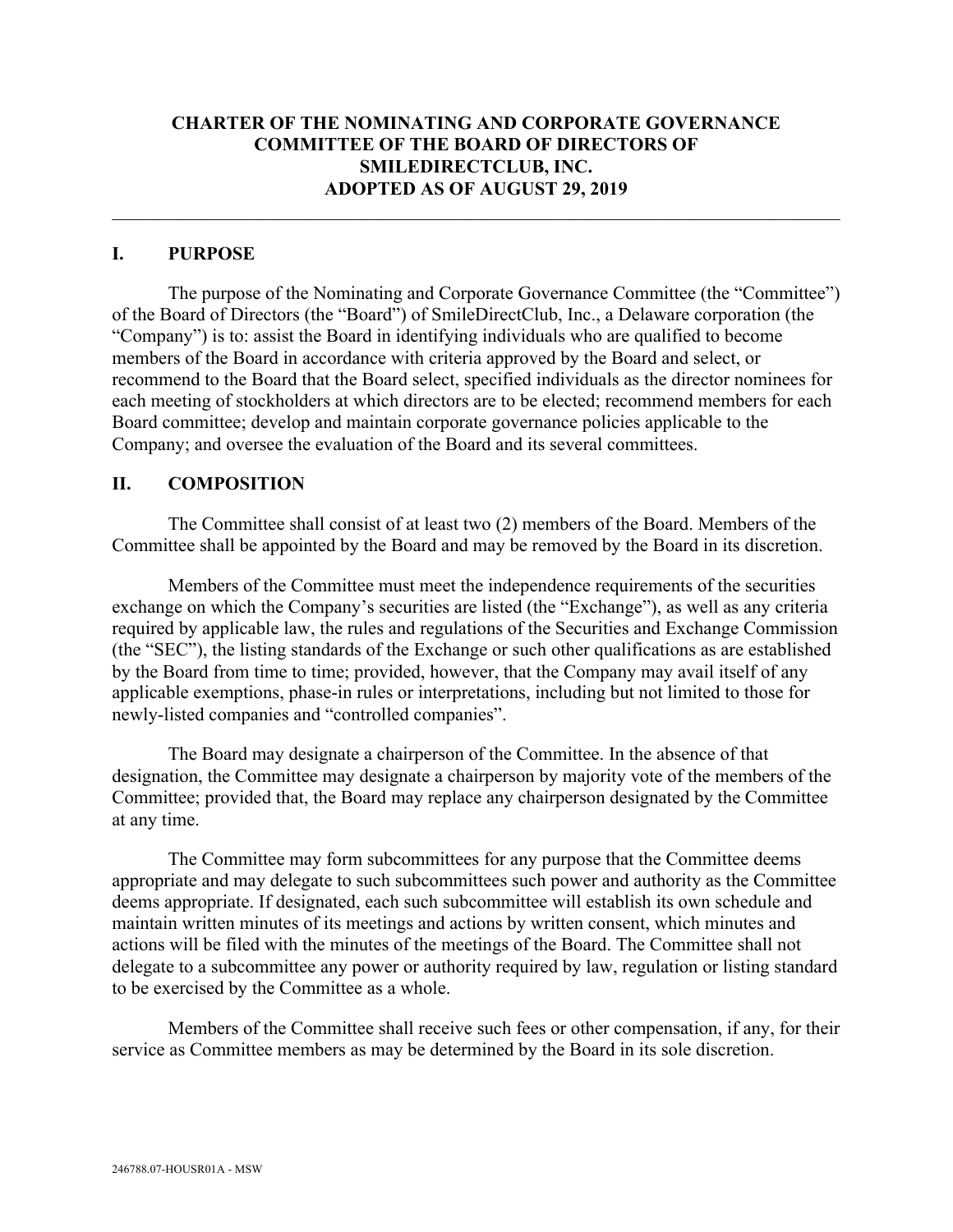#### **III. DUTIES AND RESPONSIBILITIES**

While the members of the Committee have the duties and responsibilities set forth in this Charter, nothing contained in this Charter is intended to create, or should be construed as creating, any responsibility or liability of members of the Committee, except to the extent otherwise provided under applicable federal or state law.

The following are the principal recurring responsibilities and duties of the Committee. The Committee may perform such other functions as are consistent with its purpose and applicable law, rules and regulations and as the Board may request.

#### *1. Board Composition, Evaluation and Nominating Activities*

The Committee shall:

(a) periodically determine the qualifications, qualities, skills and other expertise required to be a director and to develop, and recommend to the Board for its approval, criteria to be considered in selecting nominees for director (the "Director Criteria");

(b) evaluate the current composition, organization and governance of the Board and its committees, determine future requirements and make recommendations to the Board for approval consistent with the then applicable Director Criteria;

(c) search for, identify, evaluate and recommend for selection by the Board, candidates to fill new positions or vacancies on the Board consistent with the then applicable Director Criteria, and review any candidates recommended by stockholders, provided that such stockholder recommendations are made in compliance with the Company's bylaws and its stockholder nomination and recommendation policies and procedures;

(d) review and consider any nominations of director candidates validly made by stockholders in accordance with applicable laws, rules and regulations and the provisions of the Company's certificate of incorporation and bylaws;

(e) evaluate the performance of individual members of the Board eligible for re- election, and recommend for the selection by the Board, the director nominees by class for election to the Board by the stockholders at the annual meeting of stockholders or any special meeting of stockholders at which directors are to be elected;

(f) review the Board's leadership structure and recommend changes to the Board as appropriate;

develop and review periodically the policies and procedures for considering stockholder nominees for election to the Board;

(h) evaluate and recommend termination of membership of individual directors for cause or for other appropriate reasons; and

(i) evaluate the "independence" of directors and director nominees against the independence requirements of the Exchange, the applicable rules and regulations promulgated by the SEC and other applicable laws.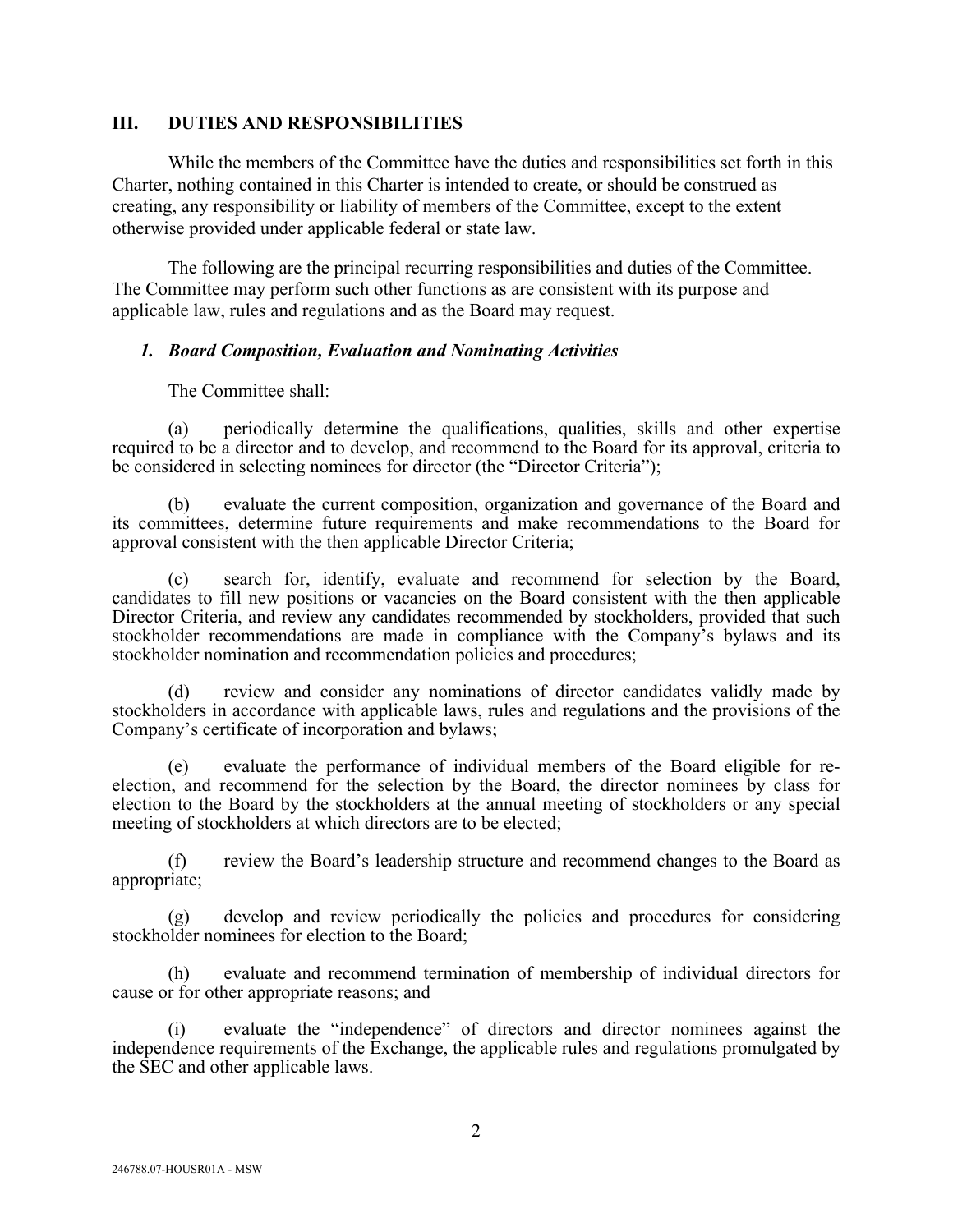## *2. Board Committees*

The Committee shall periodically review the structure and composition of each committee of the Board and make recommendations, if any, to the Board for changes to the committees of the Board, including changes in structure, composition or mandate of committees, as well as the creation or dissolution of committees, and shall recommend to the Board persons to be members and chairpersons of the various committees.

## *3. Corporate Governance*

The Committee shall:

(a) develop and recommend to the Board a set of corporate governance guidelines applicable to the Company;

(b) periodically review the corporate governance guidelines approved by the Board and their application, and recommend any changes deemed appropriate to the Board for its consideration;

(c) oversee the Company's corporate governance practices, including reviewing and recommending to the Board for approval any changes to the Company's corporate governance framework, including its certificate of incorporation and bylaws;

(d) develop, subject to approval by the Board, a process for an annual evaluation of the Board and its committees, and oversee the conduct of this annual evaluation;

(e) conduct a periodic review of the Company's succession planning process for the chief executive officer ("CEO") and any other members of the Company's executive management team, report its findings and recommendations to the Board, and assist the Board in evaluating potential successors to the CEO or other members of the Company's executive management team;

(f) evaluate the participation of members of the Board in orientation and continuing education activities in accordance with applicable listing standards;

(g) review the disclosure included in the Company's proxy statement regarding the Company's director nomination process and other corporate governance matters;

(h) review any proposals properly submitted by stockholders for action at the annual meeting of stockholders and make recommendations to the Board regarding action to be taken in response to each such proposal; and

(i) review and discuss with management the disclosure regarding the operations of the Committee and director independence, and recommend that this disclosure be included in the Company's proxy statement or annual report on Form 10-K.

## *4. Conflicts of Interest*

The Committee shall:

(a) review and monitor compliance with the Company's Code of Business Conduct and Ethics and approve any changes deemed appropriate;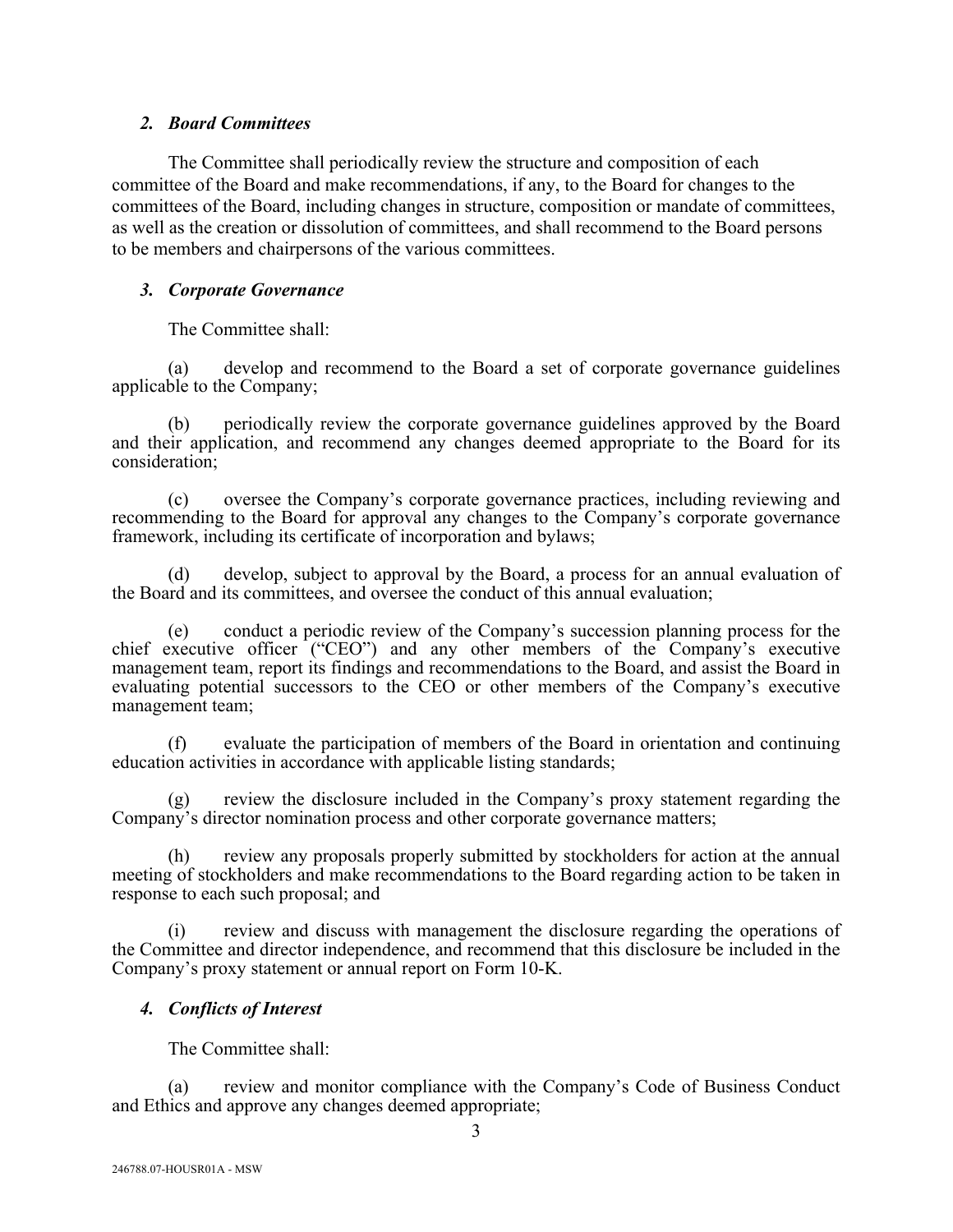(b) consider questions of possible conflicts of interest of Board members and of corporate officers; and

(c) review actual and potential conflicts of interest of Board members and corporate officers, other than transactions with related persons reviewed by the Audit Committee of the Board, and approve or prohibit any involvement of such persons in matters that may involve a conflict of interest or the taking of a corporate opportunity.

#### *5. Committee Performance and Charter Review*

The Committee will review and reassess its performance and the adequacy of this Charter at least annually and shall submit any recommended changes to this Charter to the Board for approval.

## **IV. MEETINGS AND PROCEDURES**

The Committee will meet as often as it deems necessary or appropriate, but no less than one (1) time each year, at such times and places as the Committee determines. The chairperson of the Committee shall preside at each meeting. The chairperson will approve the agenda for the Committee's meetings, and any member may suggest items for consideration. If a chairperson is not designated or present, an acting chair may be designated by the Committee members present.

A majority of the members of the Committee present in person or by means of a conference telephone or other communications equipment by means of which all persons participating in the meeting can hear each other shall constitute a quorum. The Committee may act by written consent (which may include electronic consent) in lieu of a meeting in accordance with the Company's bylaws.

The Committee shall maintain written minutes of its proceedings and actions by written consent, which minutes and actions by written consent will be filed with the minutes of the meetings of the Board

The Committee may invite to its meetings any director, officer or employee of the Company and such other persons as it deems appropriate in order to carry out its responsibilities. The Committee may also exclude from its meetings any persons it deems appropriate in order to carry out its responsibilities.

The Committee shall report regularly to the Board with respect to its activities, determinations and recommendations.

#### **V. ADVISORS**

The Committee shall have the authority, in its sole discretion, to select and retain any internal or outside legal counsel, search firms and such other advisors (each, an "Advisor") is it deems necessary or appropriate to assist with the execution of its duties and responsibilities as set forth in this Charter. The Committee shall set the compensation and oversee the work of any such Advisors. The Company will provide appropriate funding, as determined by the Committee, to pay any such Advisors hired by the Committee and any administrative expenses of the Committee that the Committee determines are necessary or appropriate in carrying out its